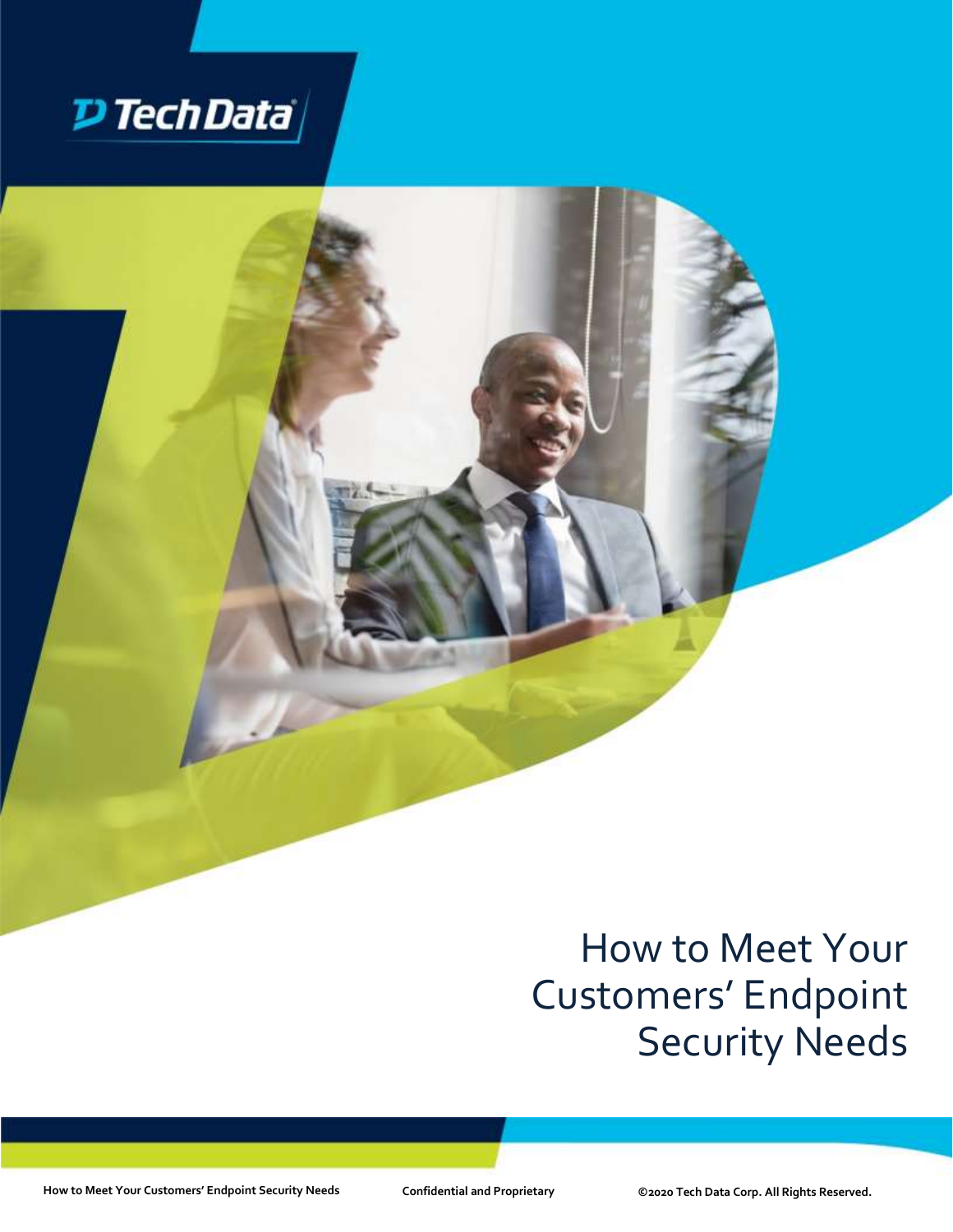## Table of Contents

| What's Making Your Customers Do Something About Endpoint Protection?8            |
|----------------------------------------------------------------------------------|
|                                                                                  |
| How Do You Convince Your Customers to Invest in Endpoint Protection Solutions?16 |
| How Do You Get Started with Providing Your Customers Endpoint Security?18        |

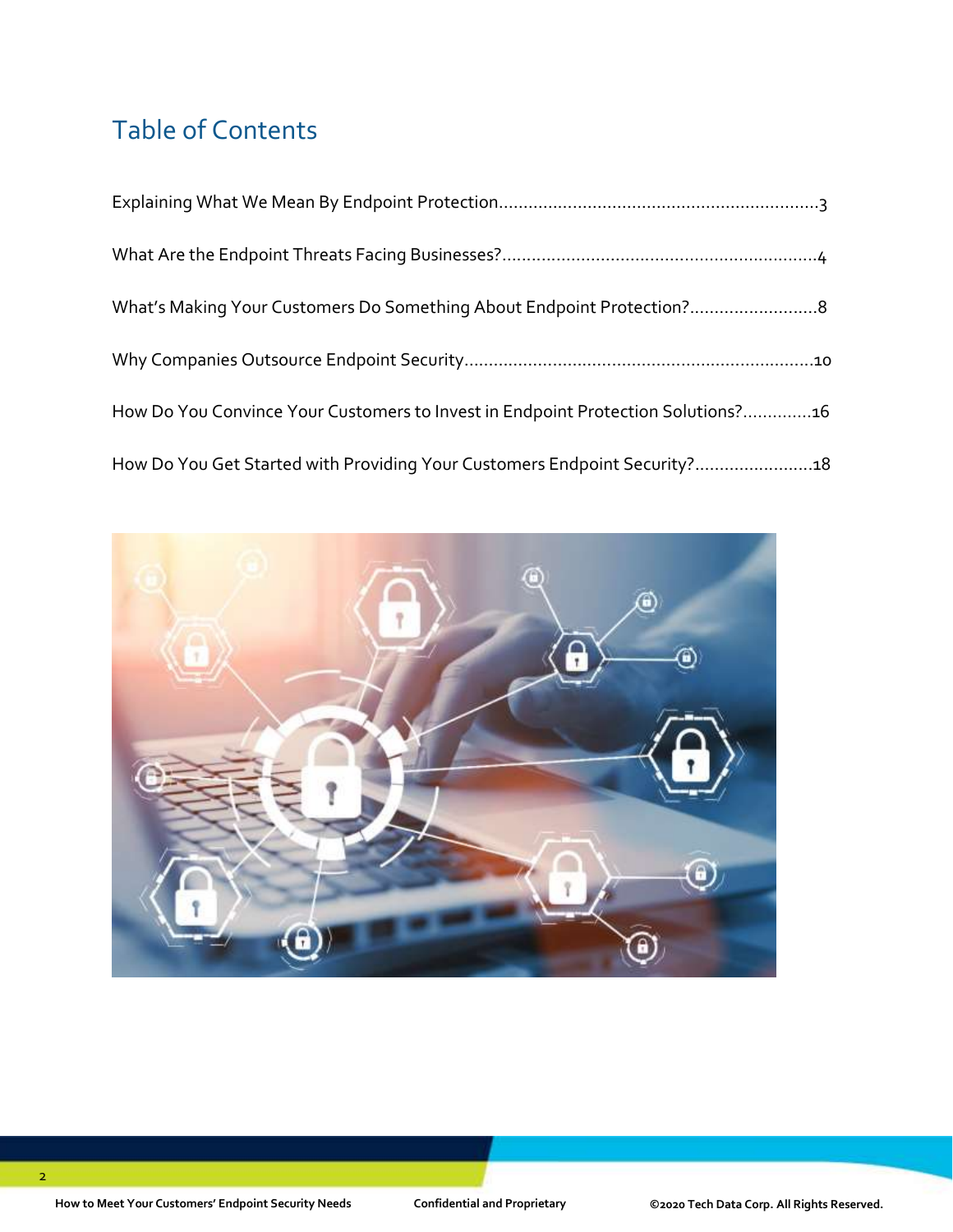### **Explaining what we mean by endpoint protection**

Endpoint security refers to securing endpoints or end-user devices like desktops, laptops and mobile devices. Endpoints serve as points of access to an enterprise network and create entry points that can be exploited by malicious actors.

When we talk about endpoint protection, we are talking about protecting these endpoint devices from cyber threats. By and large, cybersecurity services for most organizations are about protecting access to data and systems. Data and digitalization have become a double edge sword. On the one hand, it allows organizations to disrupt and reimagine even established markets. On the other hand, the data itself contains such incredible value, it makes the guardians of the data an attractive target for cybercriminals.

So, when it comes to endpoint protection, the underlying goal is to keep your customer's organizational data and systems safe from threats. They will also look to prevent endpoints belonging to employees, suppliers or third parties from compromising corporate data and systems. It is important to stress that endpoints don't always have a visible user interface. For instance, a temperature sensor connected to the corporate network is a form of an endpoint. A router on an employee's home network could also be an endpoint. As such, devices with access to organizational systems and data need to be considered part of an organization's cybersecurity posture.

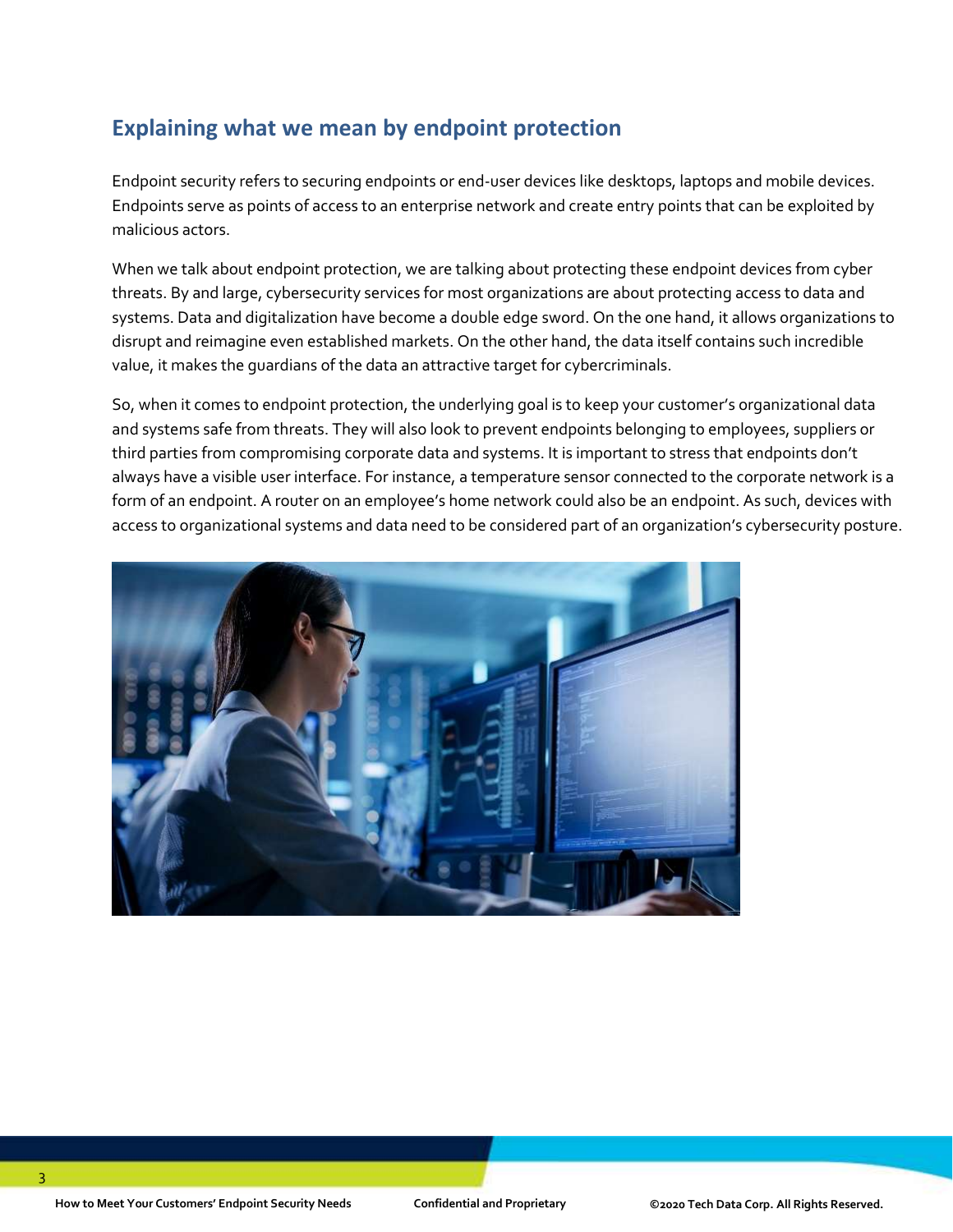### What are the endpoint threats facing businesses?

IT networks expand as employees and the business connect more and more devices. Every endpoint represents an additional attack surface for a cybercriminal. These cybercriminals themselves come in all shapes and sizes and are motivated by different reasons. For the most part, cybercriminals are either trying to access/steal organizational data or trying to disrupt the organization.

When it comes to cybercriminals, the mainstream media frequently portrays a stereotype that's misleading and unhelpful. Many cybercriminals are highly organized and well-resourced criminal organizations with a clear purpose and objective. Some groups are even sponsored by nation-states. A determined and professional cybercriminal will often have spent days, weeks, or even months studying their target's cyber posture before an attack. They will analyze the endpoint to find a known or new vulnerability to exploit their desired outcome. Furthermore, they will go to extreme lengths to remain undetected inside a corporate network until they are ready for you to know of their existence.

It should be noted that not all threats are external. Sometimes threats can come from disgruntled employees. Other times your endpoint protection is about preventing simple mistakes and bad cybersecurity hygiene. For instance, working on a sensitive spreadsheet on a public Wi-Fi in a coffee shop without encryption. There is no malicious intent, yet you still want to protect the sensitivity of the organizational data.

When optimizing an organization's cybersecurity posture around endpoints, it is unrealistic to expect to create a cybersecurity posture that's 100 percent secure. Instead, you are looking to make sure the organization is not an easy target and provides the cybercriminal with very little return for their effort.

Hackers use a variety of methods to attack an endpoint. Some common examples include:

- **Ransomware** A type of malicious software designed to block access to a computer system until a sum of money is paid.
- **Vulnerability exploits** A code that takes advantage of a software vulnerability or security flaw. When used, exploits allow an intruder to remotely access a network and gain elevated privileges or move deeper into the network.
- **Phishing** Criminals dangle a fake lure (an email that looks legitimate) hoping users will 'bite' by providing the information the criminals have requested.
- **Drive-by downloads** An unintentional download of malicious code to a computer or mobile device that leaves it open to a cyberattack.
- **Watering holes** Security exploits where an attacker seeks to compromise a specific group of end-users by infecting websites that members of the group are known to visit. The goal is to infect a targeted user's computer and gain access to the network at the target's place of employment.

4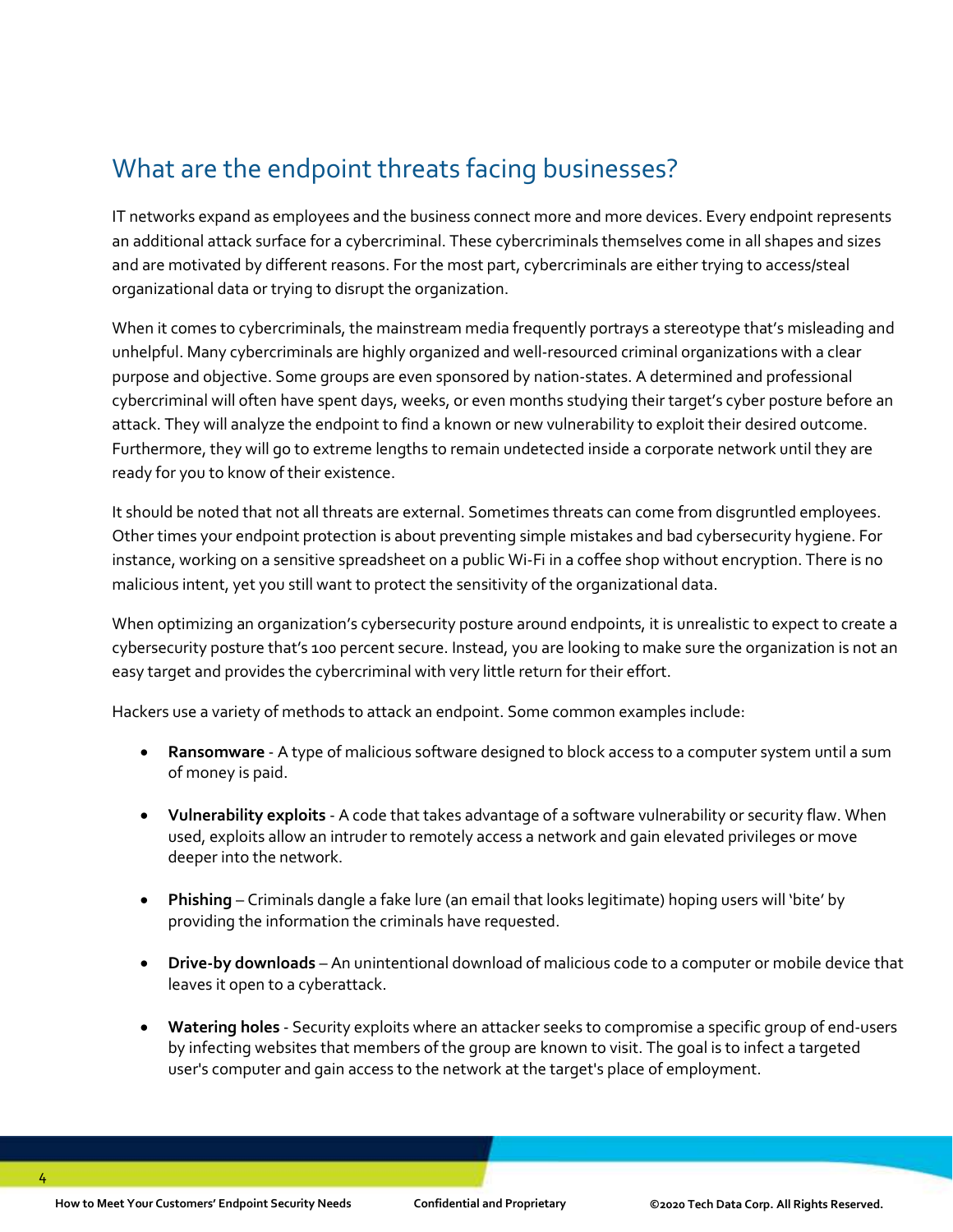- **Weaponization of adware networks** Adware has become more than just a minor nuisance. Traditionally, adware only showed advertisements. However, newer forms of adware have techniques to improve their ability to persist on a host and infect more machines.
- **Denial of service attacks (DOS) -** Endpoint DoS is an attack type focused on blocking service availability to users without saturating the network that provides access to said service. This attack is performed by either exhausting host system resources to block the service or by instigating a crash on the host system.
- **Bots**  A bot, short for "robot,"is a type of software application or script that performs automated tasks on command. Bad bots perform malicious tasks that allow an attacker to remotely take control over an affected endpoint. Once infected, these devices may also be referred to as zombies. "Thingbots" is a new kind of botnet that incorporates independent connected objects with the purpose of remotely taking control and distributing malware.
- **Man-in-the-middle attack** This is a particularly dangerous attack where a hacker interrupts and breaches the communications between two separate systems. They secretly intercept and transmit messages between two parties when they believe that they are communicating directly with each other.
- **Exploiting poor password management** According to [First Contact,](https://dataprot.net/statistics/password-statistics/) 23 million account holders still use the password, "123456." Other users still rely on common passwords including "qwerty," "welcome" and "admin." Why? Because they were default passwords that hadn't been changed once the device was set up on the system. Cybercriminals know these are the defaults, so you are extremely vulnerable if you don't amend them. Poor password hygiene represents a major risk.

#### **Attacks come from different vectors:**

- The Web is the way attackers usually come at an organization. It provides an easy way to spread links to hosted malware via email and the use of IM. The hackers use command and control servers to manipulate botnets, plus they install components after infection for multi-staged attacks. Attacks can be highly sophisticated; some malware attacks use polymorphic and metamorphic techniques.
- Employees are a popular attack vector that cybercriminals will leverage. Insider attacks, whether accidental or indeed malicious, make up 70% of cyberattacks, and usually originate from within the firewall perimeter. Because many firewalls are outward facing, an attacker with an already established connection can exploit vulnerabilities in traffic. The attacker will use advanced sociology and behavior profiling to lure in intended victims. Experts will often state users' behaviors determine the success or failure of an endpoint security strategy. Therefore, employees need to participate in regular endpoint security training.
- Applications connecting to the network that aren't sanctioned by the IT department are known as Shadow IT. These pose a risk because they're either not known about or pose additional difficulty when it comes to management. Shadow IT examples include IoT initiatives managed by facilities managers and wearable technology brought in by employees or guests.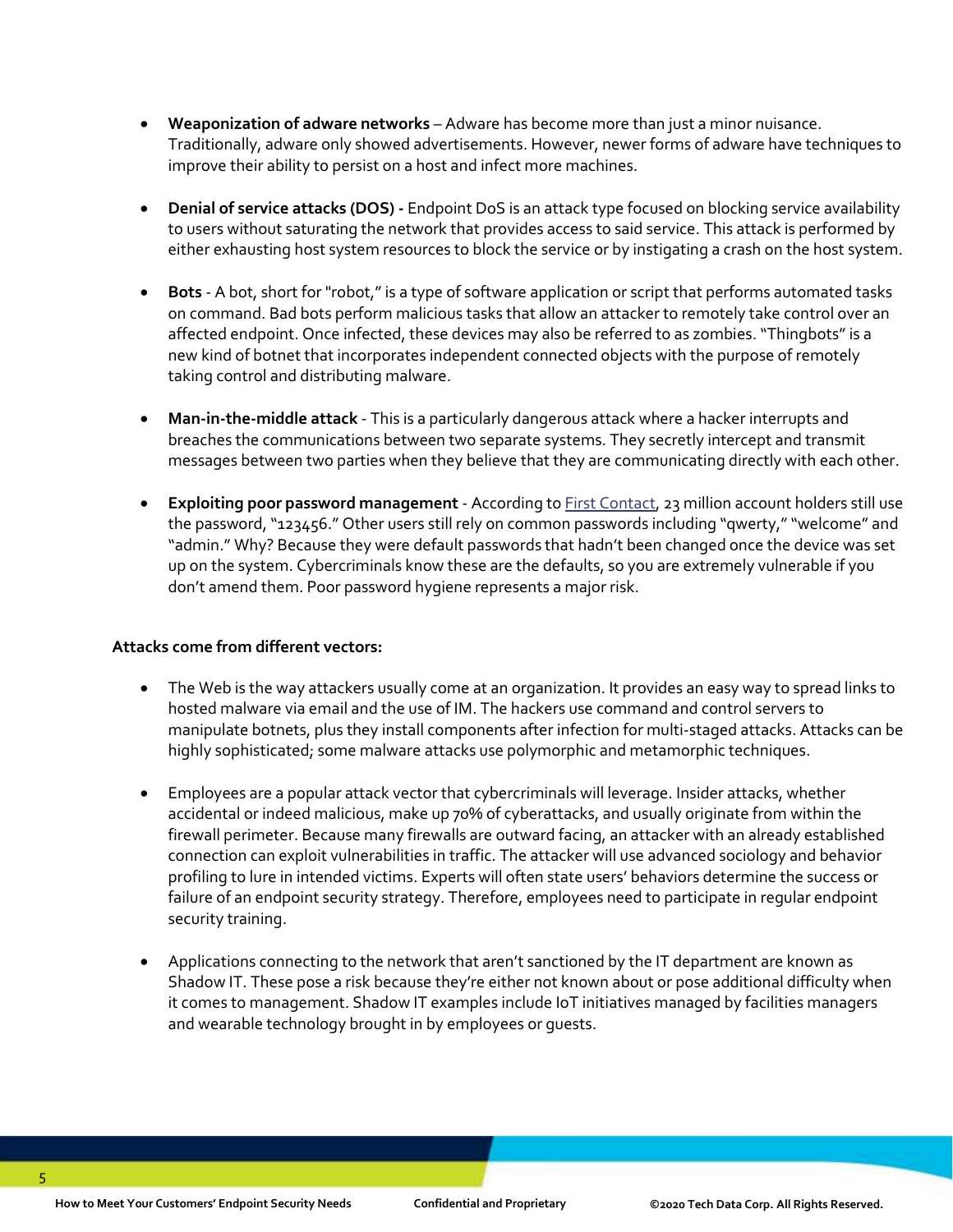- If the firmware on a device is fixed and immovable, it's a sitting target! Attackers can dissect it at their leisure, develop more threats and launch attacks they know will work on every example of the device. The VPNFilter attack, launched in May 2018, is an example of what can happen when an entire category of device cannot update, or, even more worryingly, users are unable or unwilling to apply the available updates. Security best practice demands that, if a device can be updated, it should be kept up to date on patches and revisions. When it comes to devices that can't be updated, there's still no excuse, as keeping up with known vulnerabilities is crucial. Once you've done this, it's just as important to ensure another security layer blocks these vulnerabilities.
- BYOD mobile devices are another very common attack vector. Non-premise devices reduce visibility in a network. Plus, devices could go unprotected or unmonitored for months at a time, with data passing through these devices without any form of regulation.
- The Internet of Things (IoT) is also a common attack vector because they rarely, if ever, have cybersecurity protections on their firmware or software. Due to their nature, they are frequently the blind spots on an organization's network, allowing hackers to use them as stepping stones to more profitable targets. We are also seeing more operational technology (OT) becoming connected to the internet as part of industry 4.0. Machinery used in factories and industry was traditionally stand alone and isolated. This industry doesn't have decades of experience in battling cyber threats like the IT industry. Cybersecurity is not part of their DNA. Yet, if a cybercriminal's objective is to disrupt an organization, attacking the OT is like hitting the jackpot.
- Compromised Wi-Fi and domestic devices are also an attack vector. Poorly secured gateways make information theft easy. Adversaries can hijack the Wi-Fi connection, inject malicious code, take control over systems or access data. One of the challenges we've seen with many home workers is the fact the domestic routers and networks offer nowhere near the sort of security and protection as those used in enterprises. Sometimes the vulnerability doesn't come from the router itself, but the other devices that were running on the home network. In a typical home, you might expect to see a smart TV, a wireless printer, video game consoles, wearable devices, personal phones, smart lighting, smart doorbells, or all manner of devices sharing the network. Other devices from friends and family may occasionally connect to the home network when they pay a visit. These all represent vulnerability and offer the cybercriminal a stepping stone to their ultimate target. There is a strong argument to help employees, particularly high target employees, make their home networks more secure and encourage better cybersecurity hygiene with personal devices. In this way, we see a blend between personal and work, where a weakness in one area makes the other vulnerable.
- An often-overlooked vector is a port on the endpoint device itself. Hackers have been known to plant infected USB keys and drives to transfer the virus directly to the device itself. The next attack vector to mention here is applications. Cybercriminals either embed malicious code into mobile applications, or they look to exploit weakness and vulnerabilities in applications that have not been written according to best practice.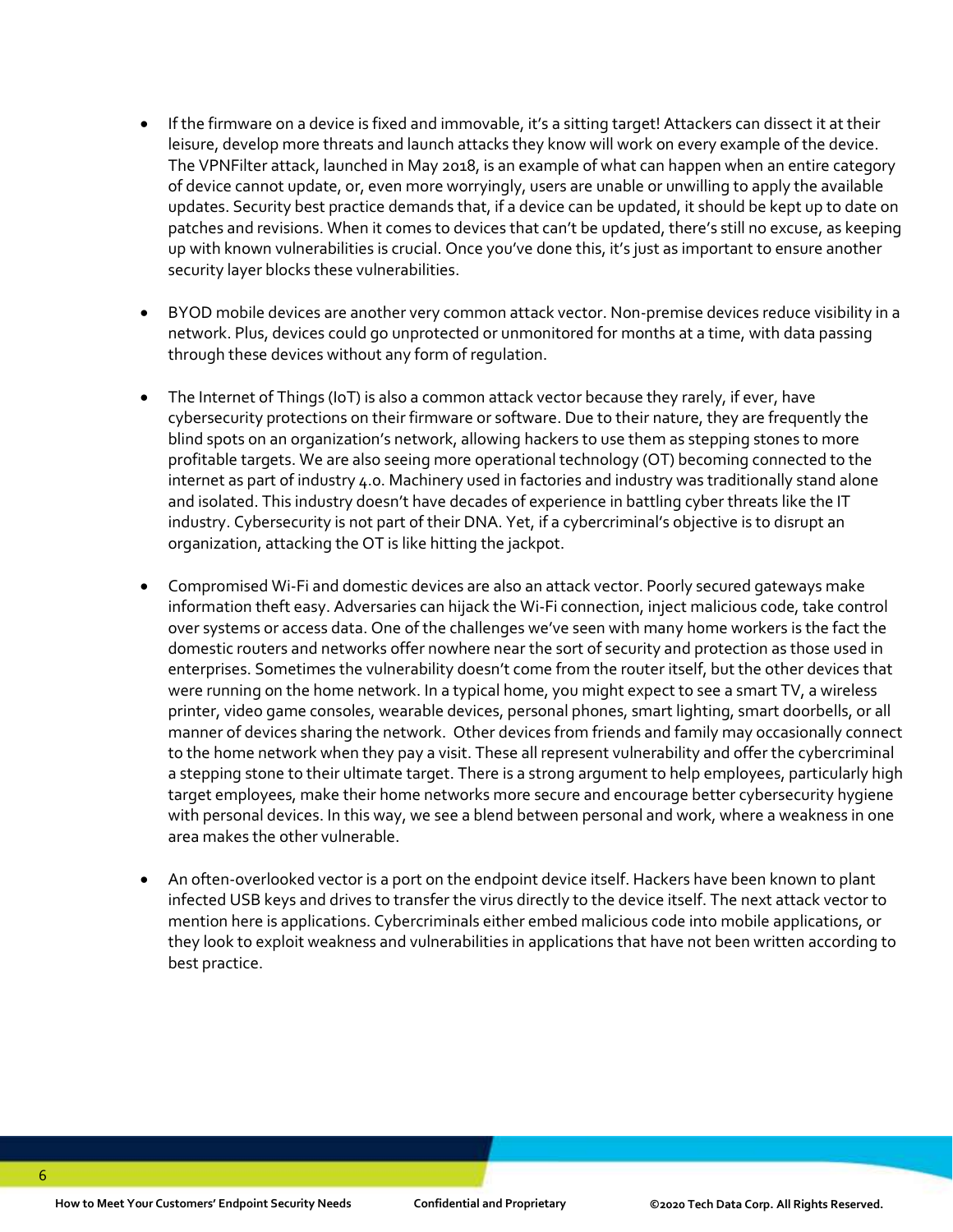• Threats can take various forms from information warfare campaigns to espionage to control of critical national infrastructure. The tooling is at a whole other level of sophistication and is more accurately described as cyber weaponry. Nation-state attacks increased from 12% to 23% in the past year, according t[o Verizon's 2019 Data Breach Investigations Report.](https://www.nist.gov/system/files/documents/2019/10/16/1-2-dbir-widup.pdf) In recent years, large-scale cyberattacks have been attributed to state-sponsored groups. Interestingly, there is evidence to suggest that the testing ground for cyber weapons are the less developed countries. Here the attacks are honed and perfected before being deployed against developed countries and the true intended targets.

Once the cybercriminal has compromised the endpoint, they will use the endpoint to either:

- 1. **Enter the organizational network.** One of the mistakes organizations make is thinking that an employee working from home on their laptop is safe using a VPN. A VPN is simply a tunnel. Even if it is encrypted, if the attacker has compromised the laptop, they can access the organizational networks through the laptop and its VPN. Hence the focus on preventing endpoints from being compromised in the first place.
- 2. **Hijacking the device to launch a distributed denial of service (DDos) attack on the organization itself**. If a hacker can take control of a trusted device, their ability to launch devastating denial of service attacks is magnified, unless the organization puts in place the right endpoint protection.

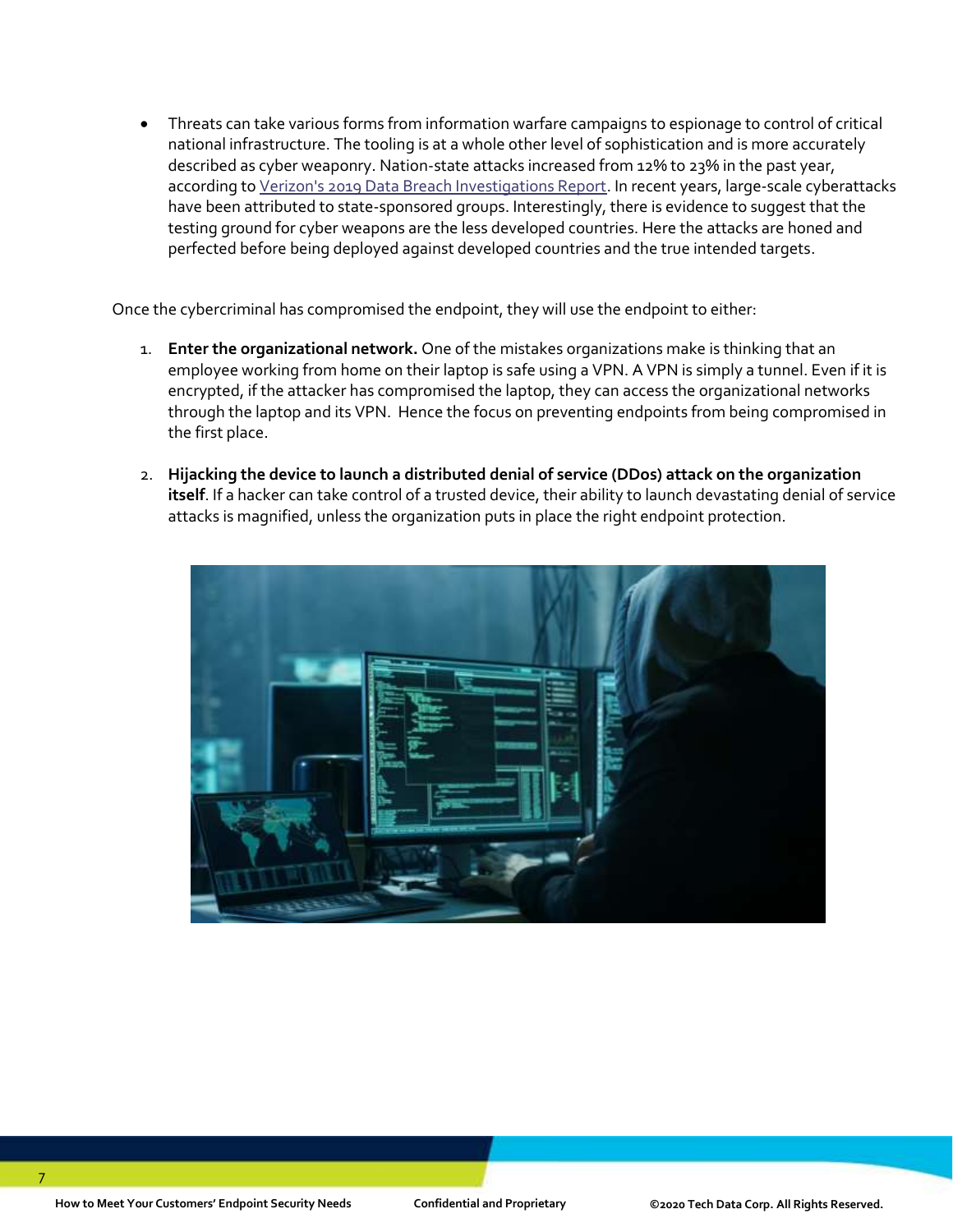# What's making your customers do something about endpoint protection?

Most people will agree it's obvious it's in the company's interest to protect its data and systems. If it loses its data, it can lose its IP. If it can't access its systems, it stops trading. Organizations spend time, resources and capital building up data to the point that many people argue the data should appear on the balance sheet as an asset. However, the question becomes to what degree they should protect the data?

Companies who possess high-value data are not always free to decide to what degree they protect the data. Possession is not always the same as ownership, especially when it comes to personal data. Who owns personal data? Is it the physical person to whom personal data relates, i.e. the data subject? Or is it the company that invested time and money on collecting, creating, refining, analyzing and understanding the personal data to create great products and services for its customers?

The GDPR does not explicitly give us an answer to personal data ownership. However, many legal experts argue that personal data is owned by the data subjects rather than the data controller. Consequently, organizations have a legal and moral obligation to protect data in their care by adopting a strong cybersecurity posture. In addition to GDPR, most countries have their own data protection legislation.

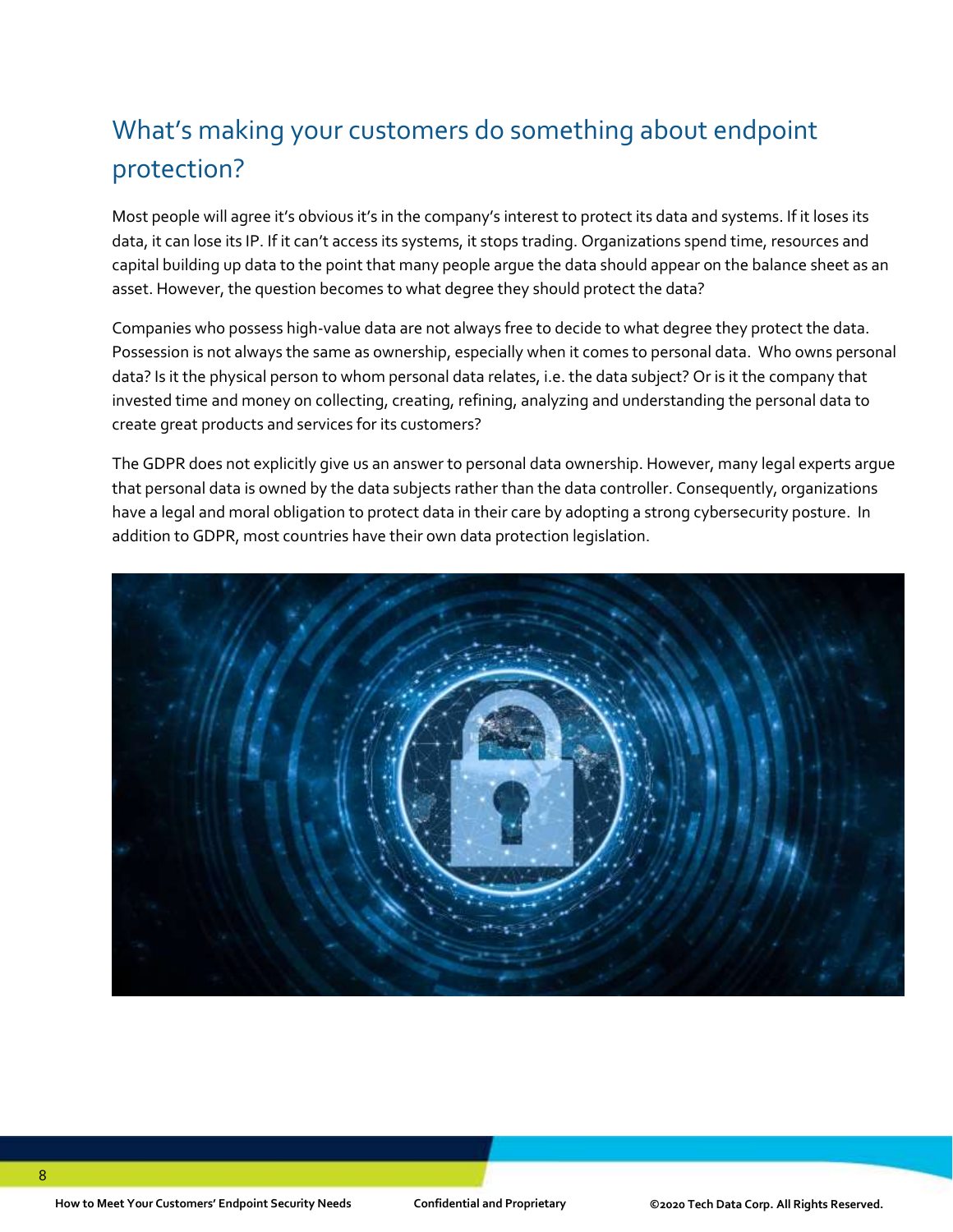Data and the need to protect it is one of the key drivers of cybersecurity. Find an organization with lots of highvalue data, especially if it is sensitive, and you'll find they have a compelling need for cybersecurity. A strong cybersecurity posture depends on having robust and well-thought-out cybersecurity strategies. The starting point is having a clear understanding of the data your protecting. In particular:

- How much data is there?
- Who owns the data?
- Who is the data subject?
- How is it being collected?
- How is it being transmitted?
- How is the data being accessed, from where and by who?
- How is it being processed?
- Who is the data being shared with and why?
- How is the data being maintained?
- How is it being stored?
- What are the legal and regulatory requirements around the data?
- How is the data disposed of at the end of its lifecycle?

When you have a clear picture of the data you're protecting, you can start to understand the cybercriminals' possible motives and strategies. When you know this, you know where to focus your efforts on protecting endpoints against cyber threats.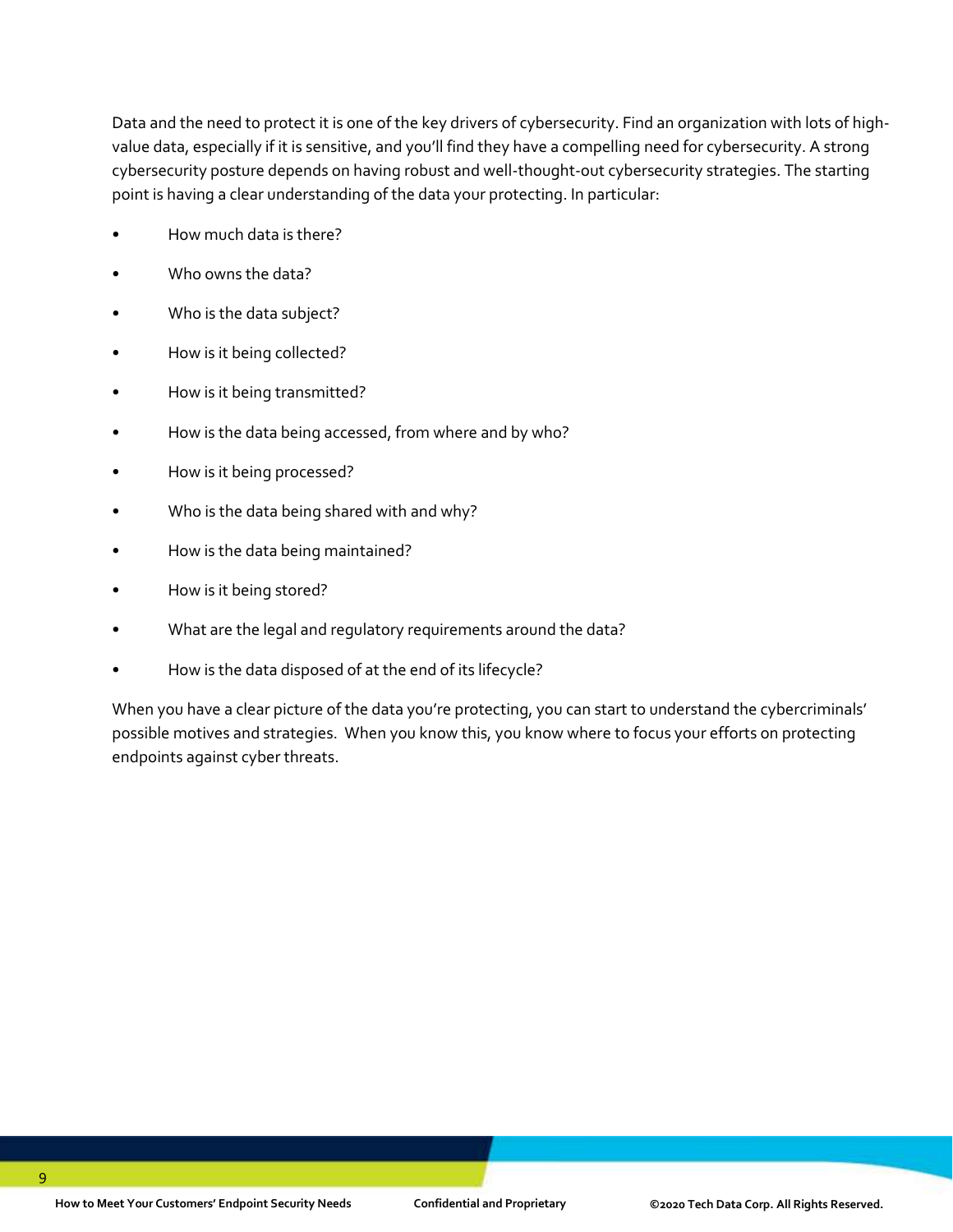### Why companies outsource endpoint security

There are several compelling reasons why companies are looking to service providers to help them with endpoint security. Here are some of the main considerations . . .

### Companies often don't fully understand the true nature and extent of the threats they are facing

One of the first challenges companies have is understanding just how vulnerable they are. Cyber is being called the world's first frictionless weapons system. The moment a new type of attack is released and discovered, everybody's knowledge is tested. Then the cybercriminals morph the attack and come back in different ways. Sometimes there is an assumption that the application providers have built-in more security than they have. Or if security is built-in, there is a misunderstanding that security is limited/optimized to the vendor's own application. Sometimes there's a denial tendency because up until this point, they have gotten away with a relatively weak cybersecurity posture without consequence. It is important we're careful not to be over-critical here, many end users don't know what they don't know. It's the role of the security experts to show and guide them.

### There is a real incentive to lower the threats from endpoints through proper management and endpoint protection

The latest Verizon 2020 Data Breach Investigations Report reported that 82% of attacks compromised systems within minutes. However, the more concerning figure from **[IBM's Cost of a Data Breach](https://www.all-about-security.de/fileadmin/micropages/Fachartikel_28/2019_Cost_of_a_Data_Breach_Report_final.pdf) Report** is that in 2019 it took on average 206 days for the organization to identify a breach. It then took a further 73 days on average to contain the breach. The longer the cybercriminals are in, the higher the risk. Given this information, it is not surprising organizations are desperate to ensure endpoints aren't open doors for the criminals to walk through. A lack of proper investment in endpoint protection undermines cybersecurity investments for the rest of the IT estate.

#### Cyber threats are continually evolving

There isn't just one type of threat. So, even if you implement one type of solution, it is not a case of walking away and thinking the job is done. Cybersecurity measures need to be managed and updated to protect against new forms of threats. This is hard for companies whose main business focus isn't cybersecurity or even technology. Again, this is another area where you can step in and provide expertise to help these companies maintain a strong cyber posture.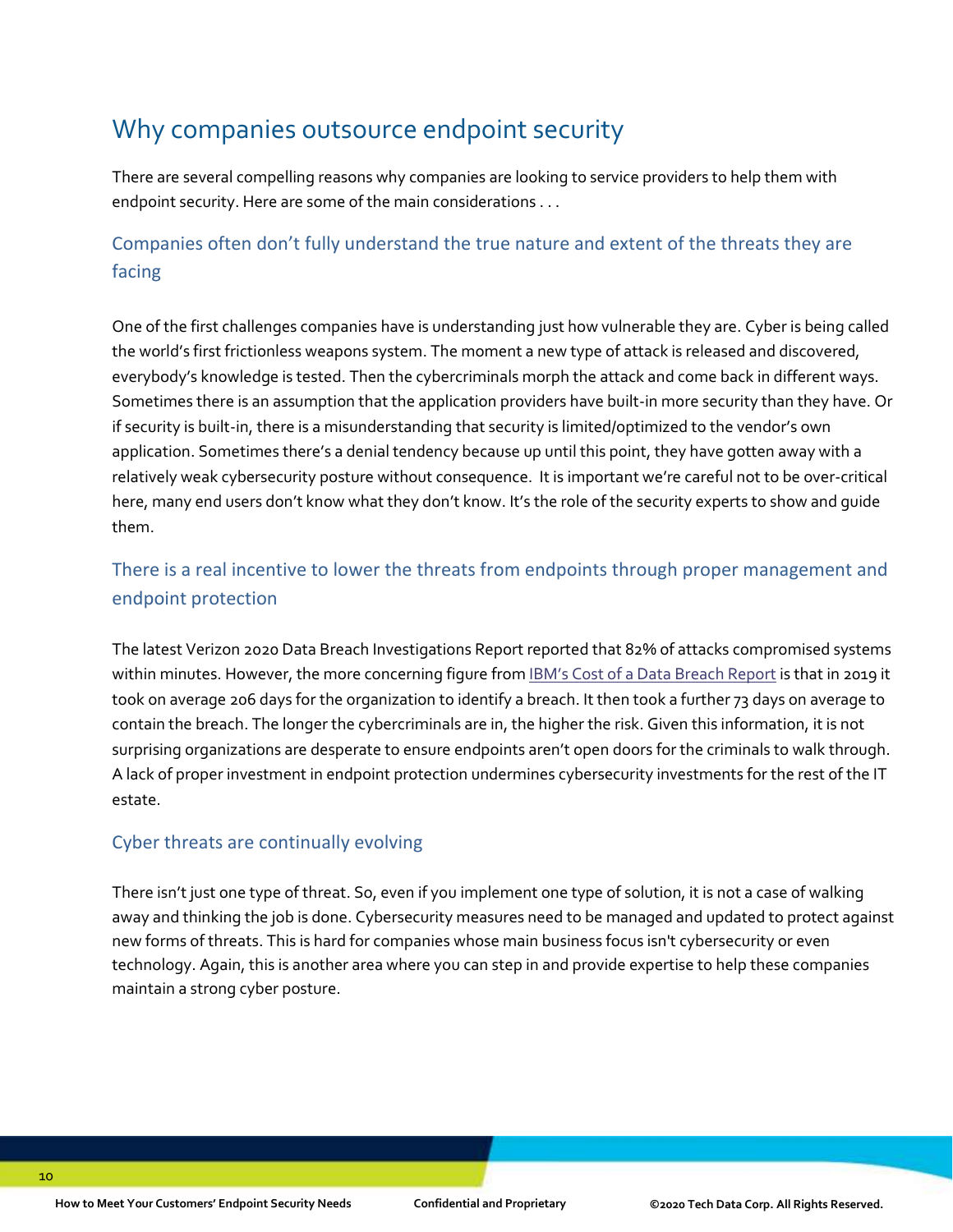#### Cyberattacks have become more sophisticated and specialized

Over the years, cybercriminals have developed a very diverse range of tactics to exploit vulnerabilities. The expertise around combating these threats has become a series of sub-disciplines within cybersecurity, in much the same way as science has its own sub-disciplines. Here's some examples:

• Access control • Anti-keyloggers • Anti-malware • Anti-spyware • Anti-subversion software • Anti-tamper software • Anti-theft • Antivirus software • Cryptographic software • Computer-aided dispatch (CAD) Endpoint protection • Firewall • Intrusion detection system (IDS) • Intrusion prevention system (IPS) • Log management software • Parental control • Records management • Sandbox • Security information management • SIEM • Software and operating system updating.

Good cybersecurity relies on having the right knowledge and tools to keep cybercriminals out. The consequence of this is that the market has become very fragmented with cybersecurity vendors constantly innovating to offer the best protection in their sub-discipline.

#### Detection is hard

In the early days of computer viruses, you were aware the computer had a virus. Today, the opposite is true. Cybercriminals deliberately design their attacks so that the deployment of the payload won't be detected. Consequently, to detect an attack in its early stages, you need to understand the signs and know what to look for. If an endpoint is behaving in a certain way or shows signs of malicious intent, you need the right endpoint protection in place to stop the threat in its tracks. This is where having quality cybersecurity tools and experts who know how to use them plays a critical role.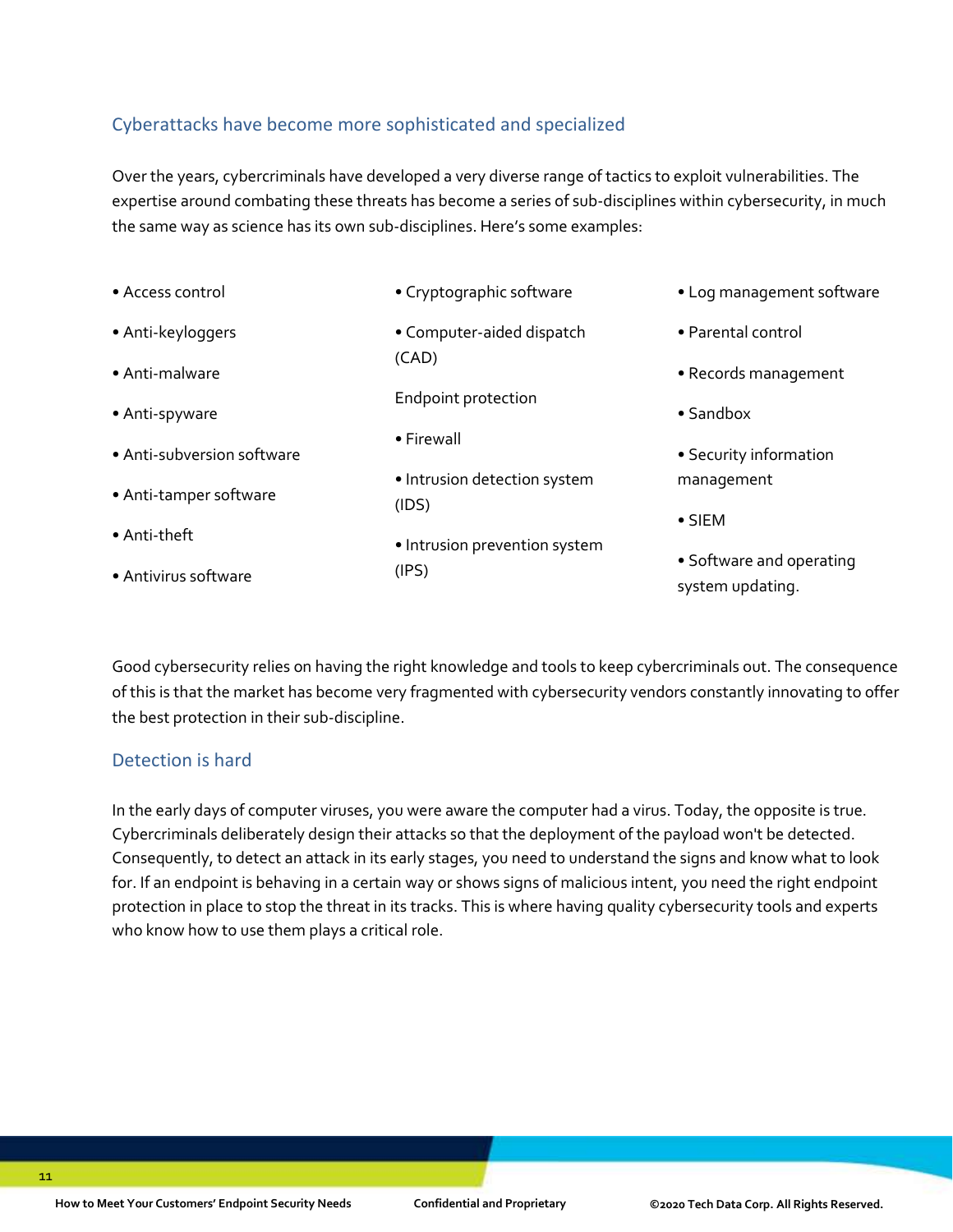

#### IT estates have become far more complex and nuanced with many more attack surfaces

Digitalization has transformed the shape and size of IT estates beyond recognition:

- **The rise in users and stakeholders**  Where once a user might have been an employee, today, an application user might also consist of suppliers, customers and even AI applications. This means more endpoints of different types trying to access organizational data and systems. The challenge for organizations is to let the right people access the right data at the right time on the right devices, all while keeping the criminals out.
- **Locations**  Employees expect to be able to work from anywhere with a signal at any time day or night. This creates its own set of security considerations for endpoint management.
- **Devices -** Long gone are the days where the IT department only had to be concerned with desktops and servers. Just about everything these days seems to be internet enabled. Businesses are seeing a huge rise in internet of things (IoT) devices. Building control systems, not to mention operational technology on the factory floor, are becoming internet-enabled. Every one of these devices generates, processes or transmits data. For cybercriminals, these represent vulnerabilities and possible entryways. Devices run on a host of platforms such as macOS®, Linux®, iOS, and Android™. For the business, these represent a huge headache in making sure they are all patched and updated. It also makes it far more complex for companies to manage and control. Also, endpoint devices out in the field are vulnerable to physical theft. Consequently, there is a whole exercise that needs to be conducted around user password management and encryption. As an extension of this, companies need robust processes for changing the default admin passwords on endpoint devices.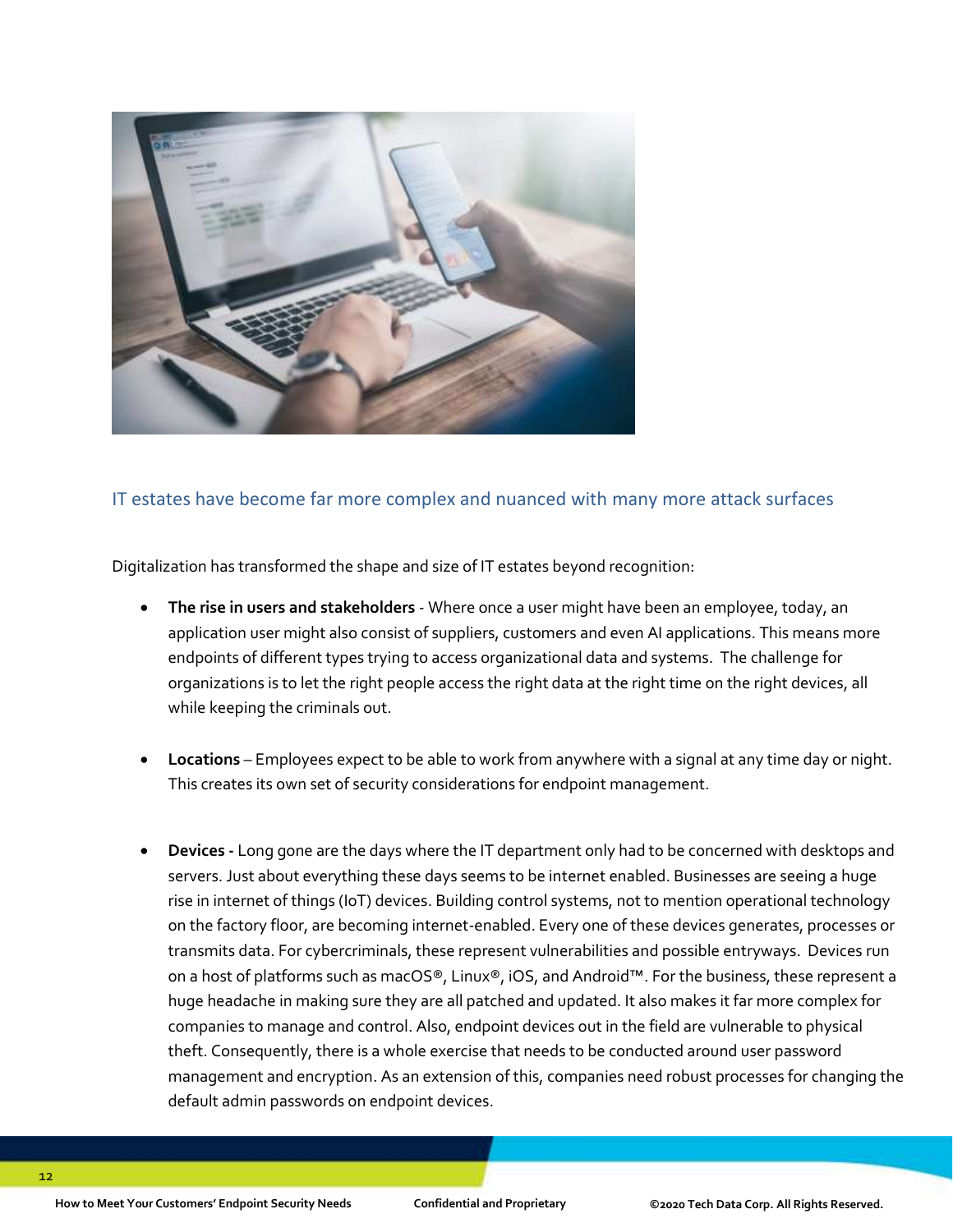• **Company data and infrastructure is hiding everywhere.** One of the challenges with modern data driven companies, is keeping tabs on all the places where the data resides. Most companies are very conscious about sensitive data residing on endpoint devices, especially if they are unmanaged. However, there is an additional consideration here. Gartner studies have found that Shadow IT is between 30 to 40 [percent of IT spending.](https://www.cio.com/article/3188726/how-to-eliminate-enterprise-shadow-it.html) According to Netskope, [the average large enterprise uses over 1,249](https://www.netskope.com/solutions/unmanaged-cloud) cloud services, [and less than 2% are managed by IT administration.](https://www.netskope.com/solutions/unmanaged-cloud) When company data finds its way onto Shadow IT infrastructure and applications, it doesn't have the same controls. It is easy for the data to find itself on endpoint devices. If the company is unaware of the shadow IT, it may be unaware that it needs to also protect the data being exchanged with the application. As trusted advisors, solution providers play an important role in helping companies identify areas where corporate data might be hiding.

#### Global skills shortage of security experts

[70% of ISSA members believe their organization has been impacted by the global cybersecurity skills shortage.](https://2ll3s9303aos3ya6kr1rrsd7-wpengine.netdna-ssl.com/wp-content/uploads/2020/07/ESG-ISSA-Research-Report-Cybersecurity-Professionals-Jul-2020.pdf) Cybersecurity is not one of those areas where you can try and fudge your way through; you really do need expert knowledge - [Absolute Software's](https://www.absolute.com/) [Endpoint Security Trends Report](https://www.absolute.com/go/study/2019-endpoint-security-trends/) found that the more complex and layered the endpoint protection, the greater the risk of a breach. Overloading every endpoint with multiple agents is counterproductive and leaves endpoints less secure than installing fewer agents. The value of the data, along with legal and industry regulations, means that doing nothing is not an option. Some larger companies will employ their cybersecurity experts. Others will outsource this function to their preferred IT or cybersecurity provider.

#### The fragmented nature of the cybersecurity market

The cybersecurity market is known for being highly fragmented. There are thousands of different technology vendors and products, each designed to help a business improve a particular aspect of its cybersecurity posture. Understanding what products to use, where to use them and how to implement them effectively requires detailed knowledge of the cybersecurity market. This is where providing endpoint management can remove so much of this headache. It can free up the business from spending months and months researching the best products, solutions and services to combat the endpoint threats.

#### Combatting cyber threats requires a cultural change in most companies

Technology is only part of the solution. Cybercriminals are deliberately deceptive and deceitful. A company's employees benefit from a constant training, so they can better identify cyber threats. Cybersecurity providers can help identify vulnerable users and implement an education program.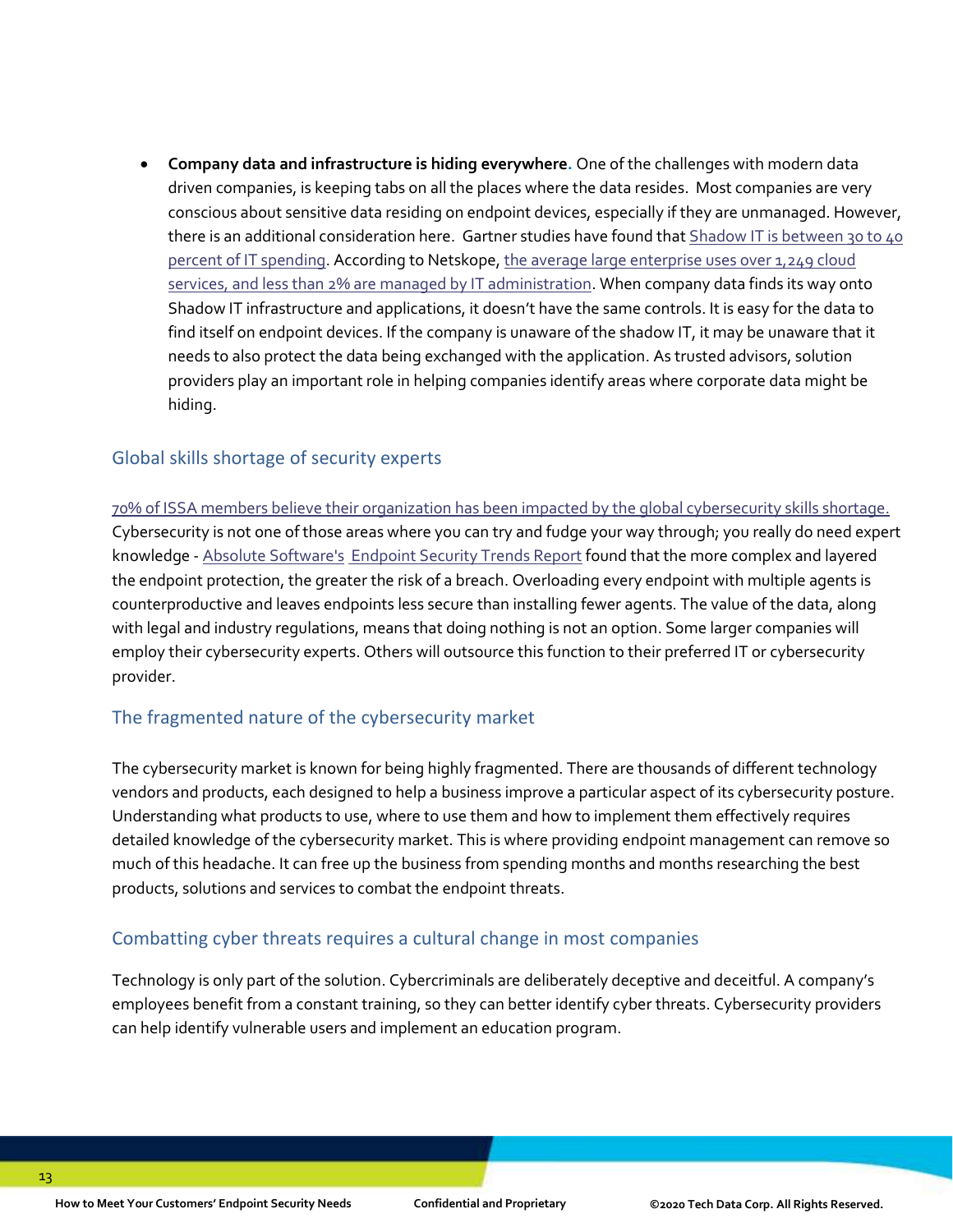Fortunately, [Tech Data's Cyber Range](https://cyberrange.techdata.com/) team of solutions-focused experts is here to help position you provide such training through:

• Expert Resources: Tech Data provides expert resources with significant industry tenure. In fact, our team of solutions-focused (vendor agnostic) business development resources is larger than any other distributor.

• Access to Essential Cybersecurity Skills: We provide highly skilled and diverse security technical resources to support your security team.

#### Companies are more effective when they focus on what they are best at

Not all companies exist to be cybersecurity experts. Every company has limited resources. If a retail company built up the in-house expertise to become a world leader in cybersecurity, the chances are, they're not focusing on their core business. Outsourcing cybersecurity to a trusted advisor makes a great deal of sense, especially if it frees up bandwidth and resources to work on more innovative projects that leverage next-generation technologies to drive its core business to the next level.

#### Freeing up bandwidth for the internal cybersecurity team

Successful businesses are continuously pushing ahead with new initiatives and digitalization projects. In this context, having the dedicated in-house cybersecurity experts tied up on routine tasks, such as endpoint protection, might not be the best use of their precious bandwidth. Savvy organizations will be considered and measured when it comes to utilizing their experts. Hence, outsourcing certain routine tasks to a trusted Solutions Provider, means the in-house experts have more bandwidth to focus on innovative business initiatives that will impact the bottom line.

#### A company's cybersecurity posture is forever changing

One of the challenges for companies that try to serve their needs in house is that their cybersecurity posture is not fixed. For instance, when the COVID-19 pandemic hit, many companies were forced to ensure employees could work from home. Equally, when lockdown measures started to relax, businesses found they had a mixture of employees still working from home and working from the office. This change in an organization's footprint has an impact on its cybersecurity posture. In response, endpoint security policies need regular reviewing and tweaking.

Even when times are less dramatic, companies still invest in new technology, acquire new organizations and undertake short-term projects. These situations require a level of cybersecurity agility that can be difficult to accommodate with an in-house team. A solutions provider is likely to be more flexible in terms of scale and evolve with new threats. Therefore, it becomes a case of simply upgrading the customer to additional new services from the portfolio as and when they are needed.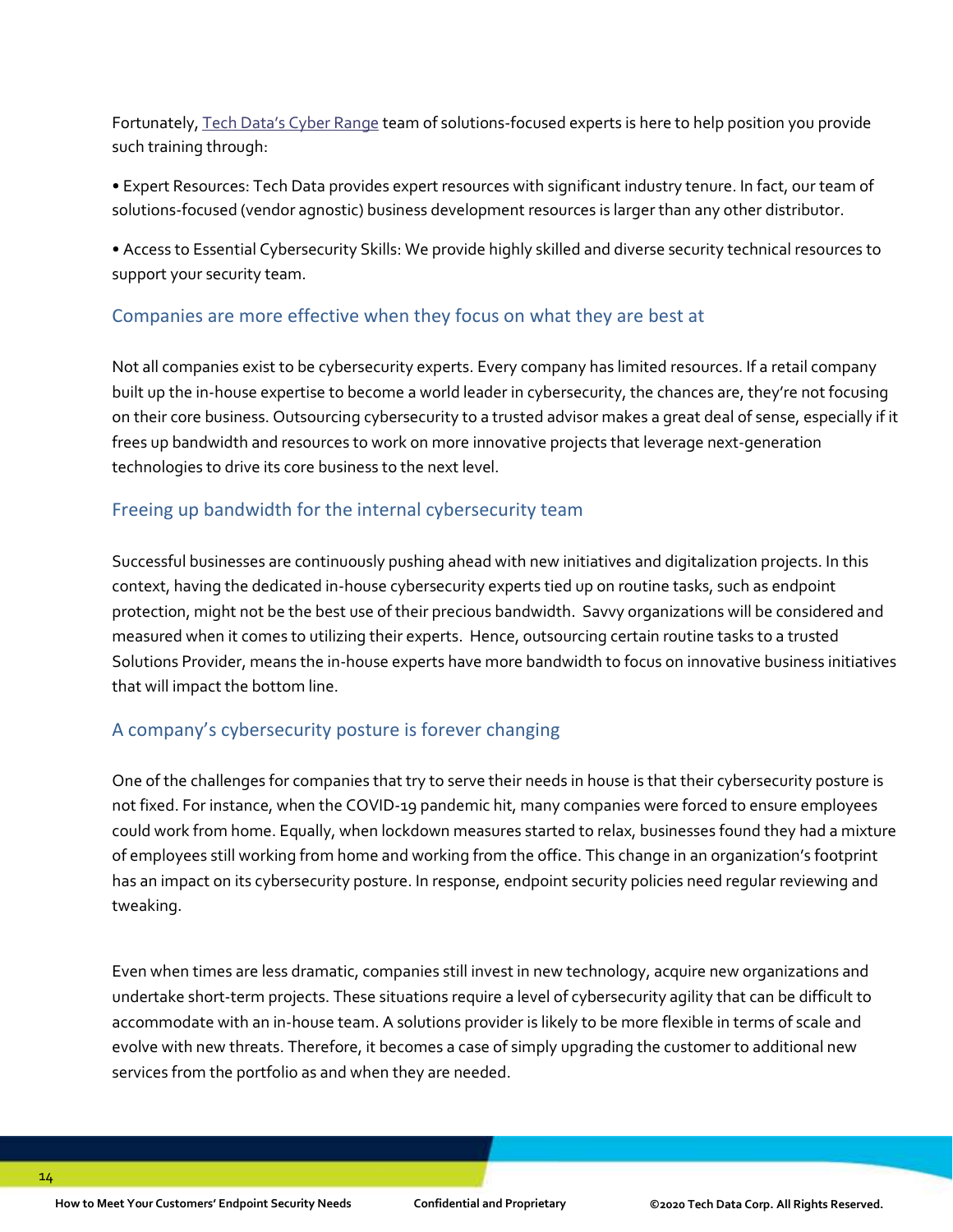#### Patching and updating isn't as easy as it sounds

When a company rolls out an update, they need to check compatibility. Otherwise, it could impact usability, performance, and in a worst-case scenario – result in unplanned downtime. The average time to apply, test and fully deploy patches to endpoints i[s 97 days.](https://www.morphisec.com/hubfs/2020%20State%20of%20Endpoint%20Security%20Final.pdf) This leaves a long window of vulnerability. Companies are wise to layer in additional endpoint protection if they know there are windows of vulnerability like this.

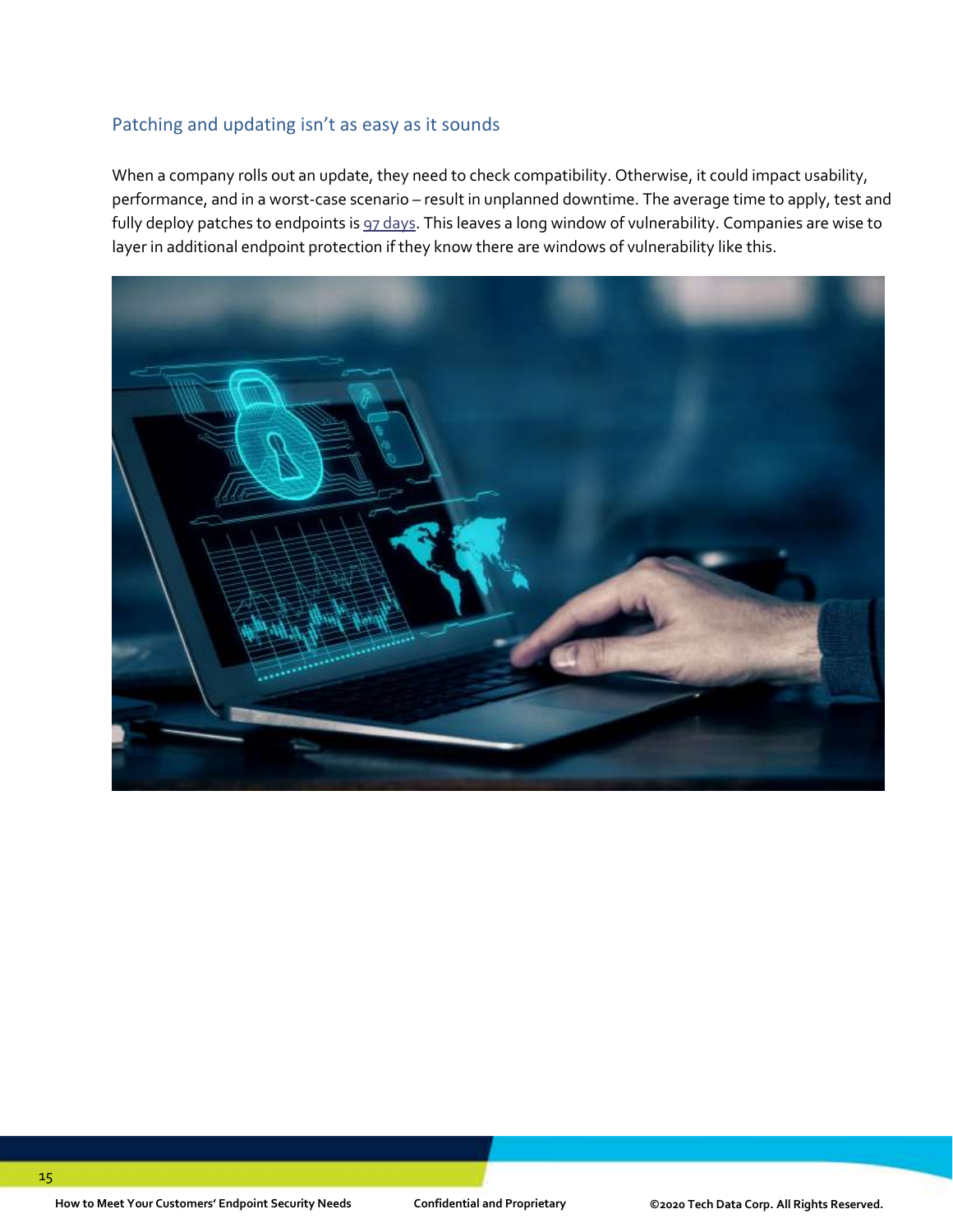# How do you convince your customers to invest in endpoint protection solutions?

#### A cybersecurity posture is all about a company's attitude to risk

In the past, whenever a cybersecurity threat was identified, a company would respond by purchasing the latest cybersecurity fix and plugging it into their IT estate. This approach was fine when the IT estates were relatively simple and small. However, technology has become pervasive throughout the organization, meaning modern IT estates are far larger and more complex. In parallel, the threat landscape has evolved at such a rapid pace, it is virtually impossible for an organization to have full visibility of all the cyber threats it faces. With more of an organization's processes automated, security incidents can be much bigger and more serious.

Plus, cybercriminals have industrialized trading skills, tools and knowledge on the dark web. Modern threat tools, some of which are AI-based, make detection incredibly difficult. Attacks slip through defenses and organizations might run the risk of not even noticing.

Making a company invulnerable to an attack has become a question of how much an organization is prepared to invest in better people, processes and tools to give them an integrated view of the IT threats and protection for the IT estate. However, there comes a point where investment becomes uneconomical. Therefore, organizations need to take a position on how much they are prepared to spend versus what they are trying to protect. Thus, they settle on a cybersecurity posture based on their attitude to risk. This position is very different for each organization.

#### Fail to take the right approach to cyber threats, prepare to risk going out of business

Security is a mindset that needs to go from top to bottom. It needs to become a level of habit rather than a simple tick list. Complacency over cybersecurity is dangerous. Data breaches exposed more [than 15 billion records in 2019.](https://pages.riskbasedsecurity.com/2019-year-end-data-breach-quickview-report) [More than \\$3.5 Billion was lost to cyber crime globally in 2019.](https://securityboulevard.com/2020/05/the-definitive-cyber-security-statistics-guide-for-2020/) The evidence couldn't be clearer; companies that fail to achieve a strong cybersecurity posture risk going out of business. Fines, brand damage, loss of IP and loss of customer confidence are just a few of the reasons why some companies who suffer a cybersecurity breach never fully recover.

Keep in mind the following additional factors when building a business case for endpoint security:

• **[The penalties for non-compliance to industry-specific laws can be excessive, with repeat](https://www.forbes.com/sites/louiscolumbus/2020/05/10/how-to-build-a-business-case-for-endpoint-security/#140be3846e3e) offenses [leading to \\$1M or more in fines](https://www.forbes.com/sites/louiscolumbus/2020/05/10/how-to-build-a-business-case-for-endpoint-security/#140be3846e3e) and long-term loss of customer trust and revenue.** Building a business case for endpoint security needs to factor in the potential non-compliance fees and penalties companies face for not having autonomous endpoint security. The Health Insurance Portability and Accountability Act (HIPAA), General Data Protection Regulation (GDPR), Payment Card Industry Data Security Standard (PCI DSS), California Consumer Privacy Act (CCPA) and other laws require audit reporting based on accurate endpoint security data.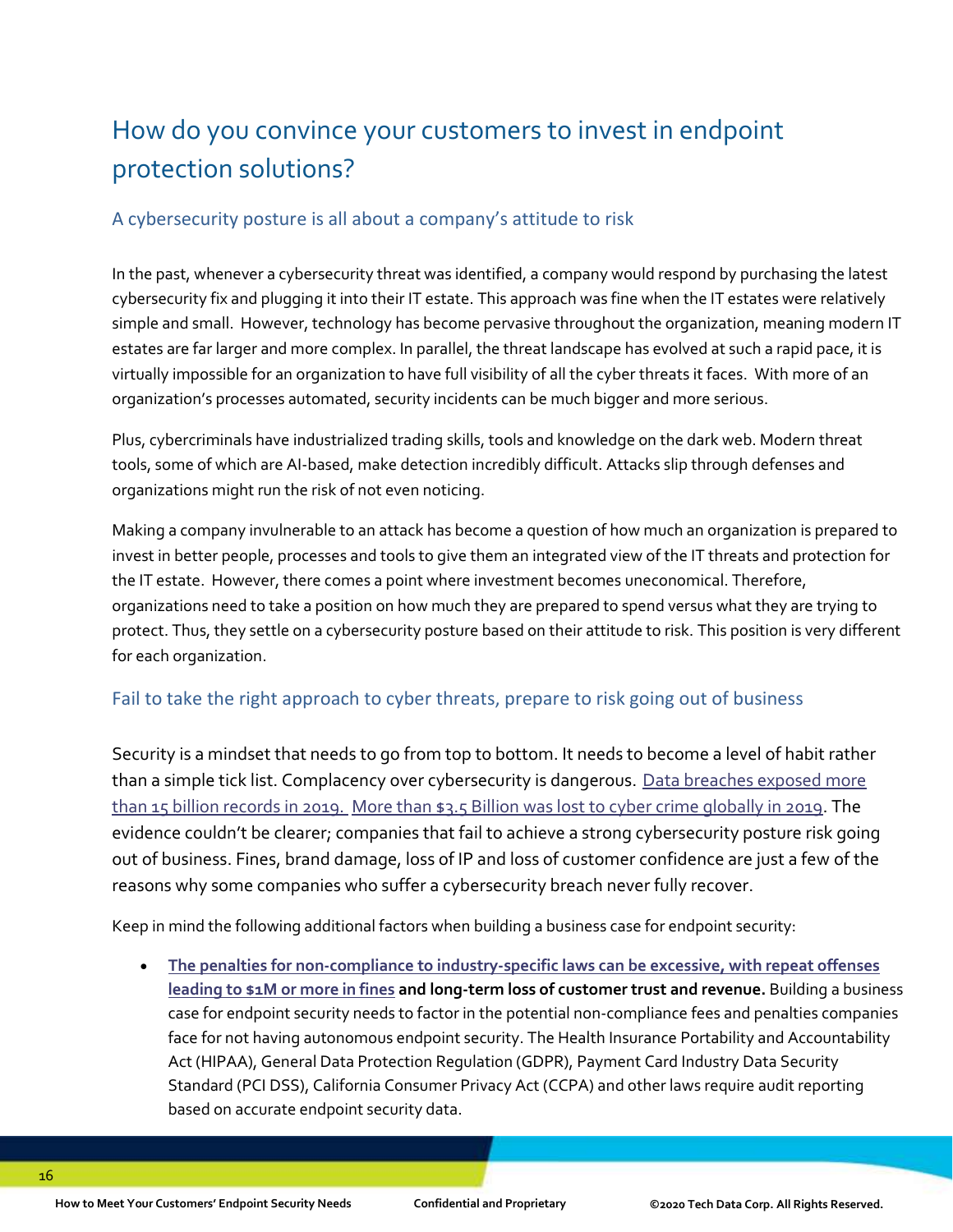- **Endpoint Security ROI estimates fluctuate.** Pilots are a great way to build an evidence-based business case.
- **Be clear about articulating the benefits and gain C-level support.** It's often the CISOs who are the most driven to achieve greater endpoint security. Today with every business having their entire workforce with the ability to work virtually, there's added urgency to get endpoint security accomplished.
- **Use clear real-time dashboards.** Everyone should know what success looks like. Having a digitally enabled dashboard that clearly shows goals or objectives with progress is critical.

#### Show customers you can become their trusted advisor

Based on standards and security frameworks, such as ISO 2701 and NIST, skilled IT providers can guide their customers to navigate their way around cybersecurity threats. By helping organizations secure their IT infrastructure and their organizational data, you'll become core to their digital transformation journey and therefore their trusted advisor.